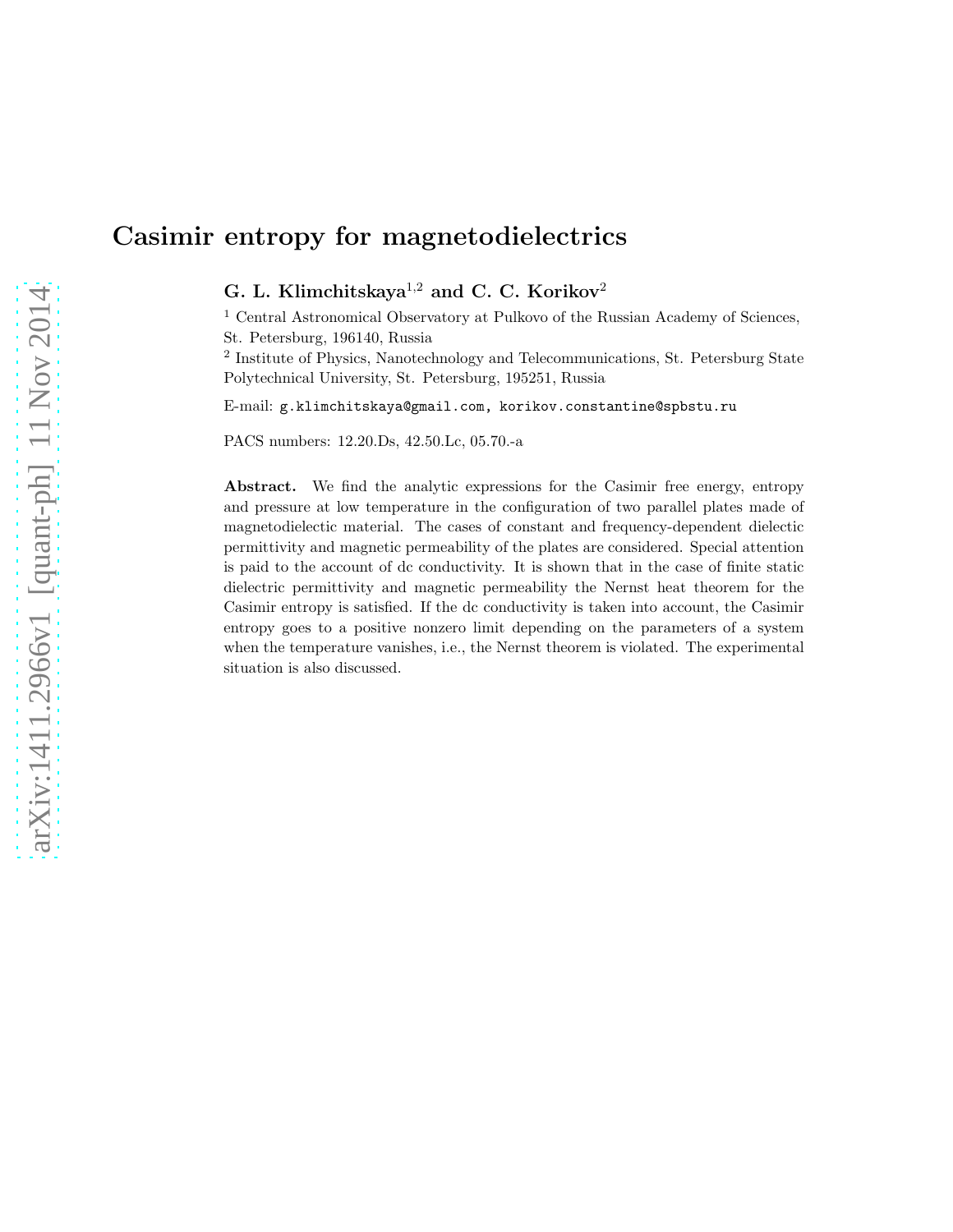# <span id="page-1-0"></span>1. Introduction

The Casimir force  $|1|$  acts between closely spaced material bodies. It is caused by the zero-point and thermal fluctuations of the electromagnetic field. The Casimir force is of the same physical nature as the van der Waals force, but it acts at larger separation distances (typically starting from a few nanometers to a few micrometers), where the effects of relativistic retardation become essential. The Casimir effect finds numerous and diverse applications ranging from condensed matter physics and nanotechnology to quantum field theory, gravitation and  $\cosm\log y[2, 3, 4]$  $\cosm\log y[2, 3, 4]$  $\cosm\log y[2, 3, 4]$  $\cosm\log y[2, 3, 4]$ . Specifically, in nanotechnology the Casimir force can lead to a stiction and a loss of functionality in microdevices[\[5\]](#page-10-4), on the one hand, and plays a useful role by actuating microdevices[\[6\]](#page-10-5), on the other hand.

Advances in microfabrication techniques allowed to perform precise measurements of the Casimir force and its gradient at separations up to a few hundred nanometers at room and lower temperature (see reviews  $[7, 8, 9]$  $[7, 8, 9]$  $[7, 8, 9]$  and some of later experiments  $[10, 10]$  $[10, 10]$ [11,](#page-10-10) [12,](#page-10-11) [13,](#page-10-12) [14,](#page-10-13) [15\]](#page-10-14)). The measurement results have been compared with theoretical predictions of the Lifshitz theory[\[16\]](#page-10-15) of the van der Waals and Casimir forces. This comparison resulted in a big surprise. The Lifshitz theory uses the frequency-dependent dielectric permittivity  $\epsilon(\omega)$  of interacting bodies as an input data for calculation. It turned out that if the low-frequency behavior of  $\epsilon(\omega)$  is described by the most precise Drude model, taking into account the relaxation properties of conduction electrons in metals, the theoretical results are excluded by the data at a high confidence level  $[4, 7, 12]$  $[4, 7, 12]$  $[4, 7, 12]$ . If, alternatively, the low-frequency behavior of  $\epsilon(\omega)$  is described by the nondissipative plasma model, the theoretical results are consistent with the measurement data. (There is only one experiment  $[17]$ , which is claimed to be in agreement with the Drude model; it measures, however, not the Casimir force, but up to an order of magnitude larger force of unclear origin and subtracts the major part of it by means of a fitting procedure which was critically discussed in the literature [\[18,](#page-11-0) [19\]](#page-11-1).)

In parallel with the experimental progress, the analytic behavior of the Casimir free energy and entropy at low temperature has been found in the framework of the Lifshitz theory for the case of two metallic test bodies[\[20,](#page-11-2) [21,](#page-11-3) [22\]](#page-11-4). Here also a big surprise has been found supposedly connected with the above puzzle in theory-experiment comparison. On the one hand, for metal plates with perfect crystal lattices, the Casimir entropy calculated by using the Lifshitz theory combined with the Drude model was shown to go to a nonzero negative limit depending on the parameters of the system when the temperature vanishes[\[20,](#page-11-2) [21,](#page-11-3) [22\]](#page-11-4). This means the violation of the third law of thermodynamics (the Nernst heat theorem). If the dielectric permittivity of the plasma model is used, the Casimir entropy was shown to go to the zero limit when temperature goes to zero, i.e., the Nernst heat theorem is satisfied. On the other hand, at large separations, where the Casimir force is classical, the plasma model was shown [\[23\]](#page-11-5) to violate the Bohr-van Leeuwen theorem, whereas the Drude model is consistent with it. Later on, the thermodynamic inconsistency was also revealed for dielectric plates with taken into account conductivity at a constant current (the dc conductivity).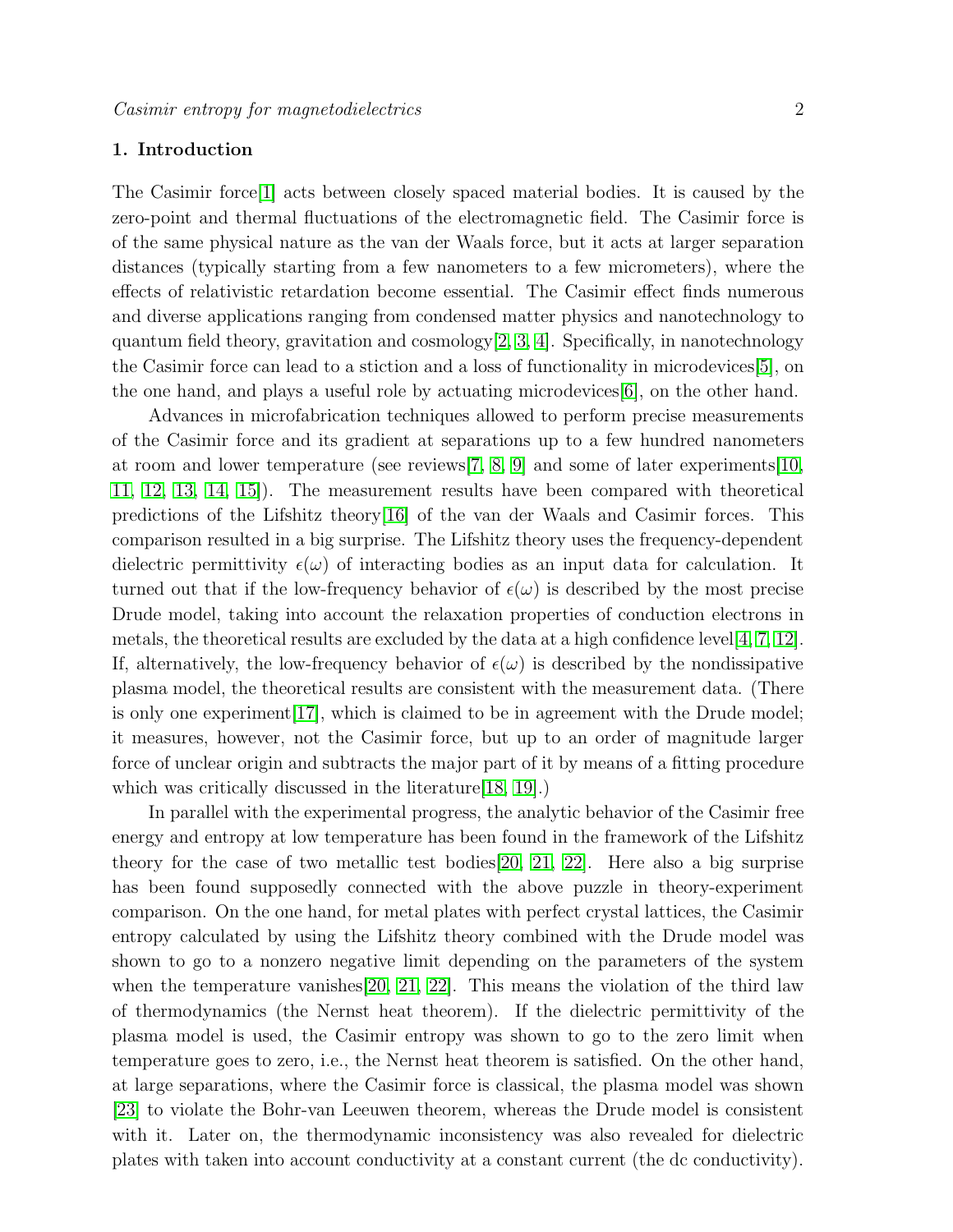It was shown[\[24,](#page-11-6) [25,](#page-11-7) [26\]](#page-11-8) that in this case the Casimir entropy goes to a nonzero positive limit depending on the parameters of a system when the temperature vanishes. The experimental data of several experiments using dielectric materials were found in agreement with theoretical predictions of the Lifshitz theory only if the contribution of free charge carriers into the dielectric permittivity is omitted  $[4, 7, 9, 11, 27, 28, 29]$  $[4, 7, 9, 11, 27, 28, 29]$  $[4, 7, 9, 11, 27, 28, 29]$  $[4, 7, 9, 11, 27, 28, 29]$  $[4, 7, 9, 11, 27, 28, 29]$  $[4, 7, 9, 11, 27, 28, 29]$  $[4, 7, 9, 11, 27, 28, 29]$  $[4, 7, 9, 11, 27, 28, 29]$ .

Many attempts were undertaken in order to solve the problem of thermodynamic inconsistency of the Lifshitz theory. Specifically, it was argued[\[30\]](#page-11-12) that for metallic crystal lattices with some concentration of impurities there is some small but nonzero residual relaxation at zero temperature. As a result, at very low temperature the Casimir entropy undergoes an abrupt increase to zero and the Nernst heat theorem is formally satisfied. The problem remains, however, unsolved for metals with perfect crystal lattices because the perfect lattice is a truly equilibrium system with the nondegenerate dynamical state of lowest energy. Thus, the Nernst heat theorem should be satisfied in this case. Another attempt to avoid thermodynamic inconsistency for dielectrics[\[31\]](#page-11-13) and metals[\[32\]](#page-11-14) goes beyond the Lifshits theory and modifies it by taking into account screening effects and diffusion currents of free charge carriers. It was shown, however, that for metals with perfect crystal lattices, as well as for those dielectrics whose concentration of free charge carriers does not go to zero with vanishing temperature (for such dielectric materials conductivity goes to zero due to vanishing mobility), the Nernst heat theory remains to be violated in the modified theory[\[33,](#page-11-15) [34,](#page-11-16) [35\]](#page-11-17). Furthermore, the modified theory turned out to be excluded by the measurement data of experiments with metallic test bodies at the same high level of confidence as the standard Drude model[\[34,](#page-11-16) [35\]](#page-11-17). For dielectric test bodies the modified theory was found to be consistent with the data of experiment [\[28\]](#page-11-10), but still excluded by the experiment [\[27\]](#page-11-9).

In this paper, we investigate the low-temperature behavior of the Casimir free energy, entropy and pressure for two parallel plates made of a magnetodielectric material. The Lifshitz theory was generalized for the case of magnetic materials long ago[\[36\]](#page-11-18), and this subject recently received considerable attention in the literature[\[37,](#page-11-19) [38,](#page-11-20) [39,](#page-11-21) [40\]](#page-11-22). It became especially topical after successful measurements of the gradient of the Casimir force between magnetic materials[\[41,](#page-11-23) [42,](#page-11-24) [43\]](#page-11-25), which again excluded the Drude model and turned out to be consistent with the plasma model. Here, we show that for magnetodielectric plates the low-temperature behavior of all physical quantities is typically the same as for dielectric ones, and only the respective coefficients are generalized due to the presence of an additional parameter — the magnetic permeability  $\mu(\omega)$ . As a result, we have proven that for magnetodielectric plates with omitted dc conductivity the Nernst heat theorem is satisfied and, if the dc conductivity is included, the Nernst theorem is violated. This result is obtained for both constant and frequencydependent magnetic permeability.

The paper is organized as follows. Section [2](#page-3-0) contains brief presentation of the formalism adapted for use in perturbation expansions. In section [3](#page-4-0) we derive the asymptotic expressions for the Casimir free energy, entropy and pressure at low temperature for magnetodielectrics with constant dielectric permittivity and magnetic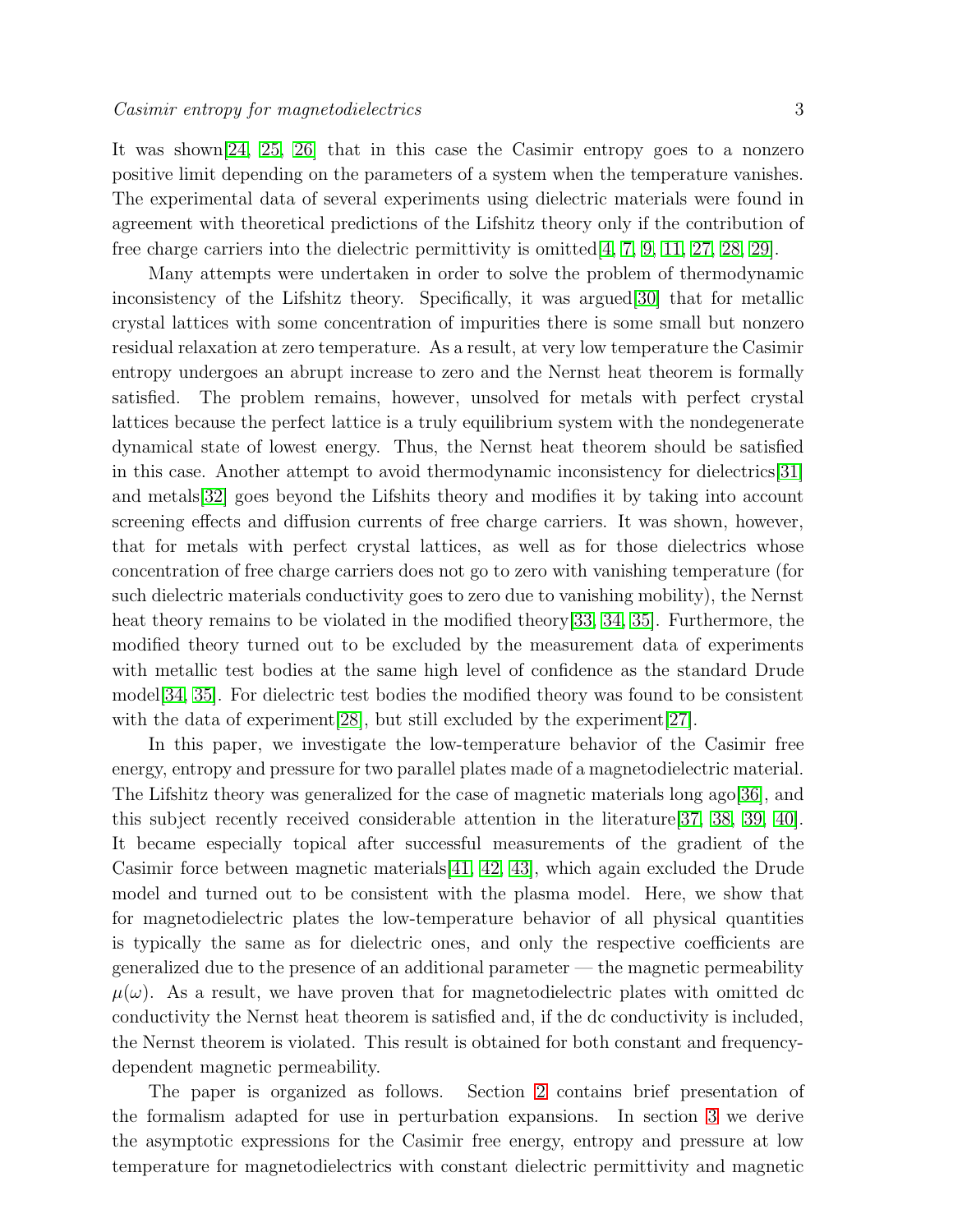permeability. Section [4](#page-7-0) is devoted to the account of frequency dependence. In section [5](#page-9-0) we formulate our conclusions.

#### <span id="page-3-0"></span>2. Basic formalism

We consider two parallel thick magnetodielectric plates (semispaces) characterized by the frequency-dependent dielectric permittivity  $\epsilon$  and magnetic permeability  $\mu$  at temperature  $T$  in thermal equilibrium with an environment. In terms of dimensionless variables, the Lifshitz formula for the free energy of the Casimir interaction per unit area of the plates is given by[\[4,](#page-10-3) [16\]](#page-10-15)

<span id="page-3-1"></span>
$$
\mathcal{F}(a,T) = \frac{\hbar c \tau}{32\pi^2 a^3} \sum_{l=0}^{\infty} \left( \int_{\tau l}^{\infty} y \, dy \left[ \ln \left( 1 - r_{\rm TM}^2 e^{-y} \right) + \ln \left( 1 - r_{\rm TE}^2 e^{-y} \right) \right] . \tag{1}
$$

Here,  $\alpha$  is the separation distance between the plates and the dimensionless quantity  $\tau = 4\pi k_{\rm B} a T/(\hbar c)$  where  $k_{\rm B}$  is the Boltzmann constant. The prime near the summation sign means that the term with  $l = 0$  is divided by two. The reflection coefficients for the two independent polarizations of the electromagnetic field, transverse magnetic (TM) and transverse electric (TE), are given by

<span id="page-3-4"></span>
$$
r_{\text{TM}} = r_{\text{TM}}(i\zeta_l, y) = \frac{\epsilon_l y - \sqrt{y^2 + \zeta_l^2(\epsilon_l \mu_l - 1)}}{\epsilon_l y + \sqrt{y^2 + \zeta_l^2(\epsilon_l \mu_l - 1)}},
$$
  
\n
$$
r_{\text{TE}} = r_{\text{TE}}(i\zeta_l, y) = \frac{\mu_l y - \sqrt{y^2 + \zeta_l^2(\epsilon_l \mu_l - 1)}}{\mu_l y + \sqrt{y^2 + \zeta_l^2(\epsilon_l \mu_l - 1)}}.
$$
\n(2)

In these expressions, we use the notations  $\epsilon_l \equiv \epsilon(i\xi_l)$ ,  $\mu_l \equiv \mu(i\xi_l)$ ,  $\xi_l = 2\pi k_B T l/\hbar$  and  $\zeta_l = \xi_l/\xi_c = l\tau$ , where  $\xi_c \equiv c/(2a)$ , are the dimensional and dimensionless Matsubara frequencies, respectively. Note also that the dimensionless variable  $y = 2a(k_{\perp}^2 + \xi_l^2/c^2)^{1/2}$ where  $\mathbf{k}_{\perp}$  is the projection of the wave vector on the plane of plates.

By applying the Abel-Plana formula[\[4\]](#page-10-3)

$$
\sum_{l=0}^{\infty} 'F(l) = \int_0^{\infty} F(t) dt + i \int_0^{\infty} dt \frac{F(it) - F(-it)}{e^{2\pi t} - 1},
$$
\n(3)

one can rearrange [\(1\)](#page-3-1) to the for form[\[4\]](#page-10-3)

<span id="page-3-2"></span>
$$
\mathcal{F}(a,T) = E(a) + \Delta_T \mathcal{F}(a,T),\tag{4}
$$

where the first term on the right-hand side is the Casimir energy per unit area at zero temperature

<span id="page-3-3"></span>
$$
E(a) = \frac{\hbar c}{32\pi^2 a^3} \int_0^\infty d\zeta F(\zeta),
$$
  
\n
$$
F(\zeta) \equiv \int_\zeta^\infty dy f(\zeta, y),
$$
  
\n
$$
f(\zeta, y) \equiv y \left\{ \ln \left[ 1 - r_{\text{TM}}^2(\mathbf{i}\zeta, y) e^{-y} \right] + \ln \left[ 1 - r_{\text{TE}}^2(\mathbf{i}\zeta, y) e^{-y} \right] \right\}.
$$
\n(5)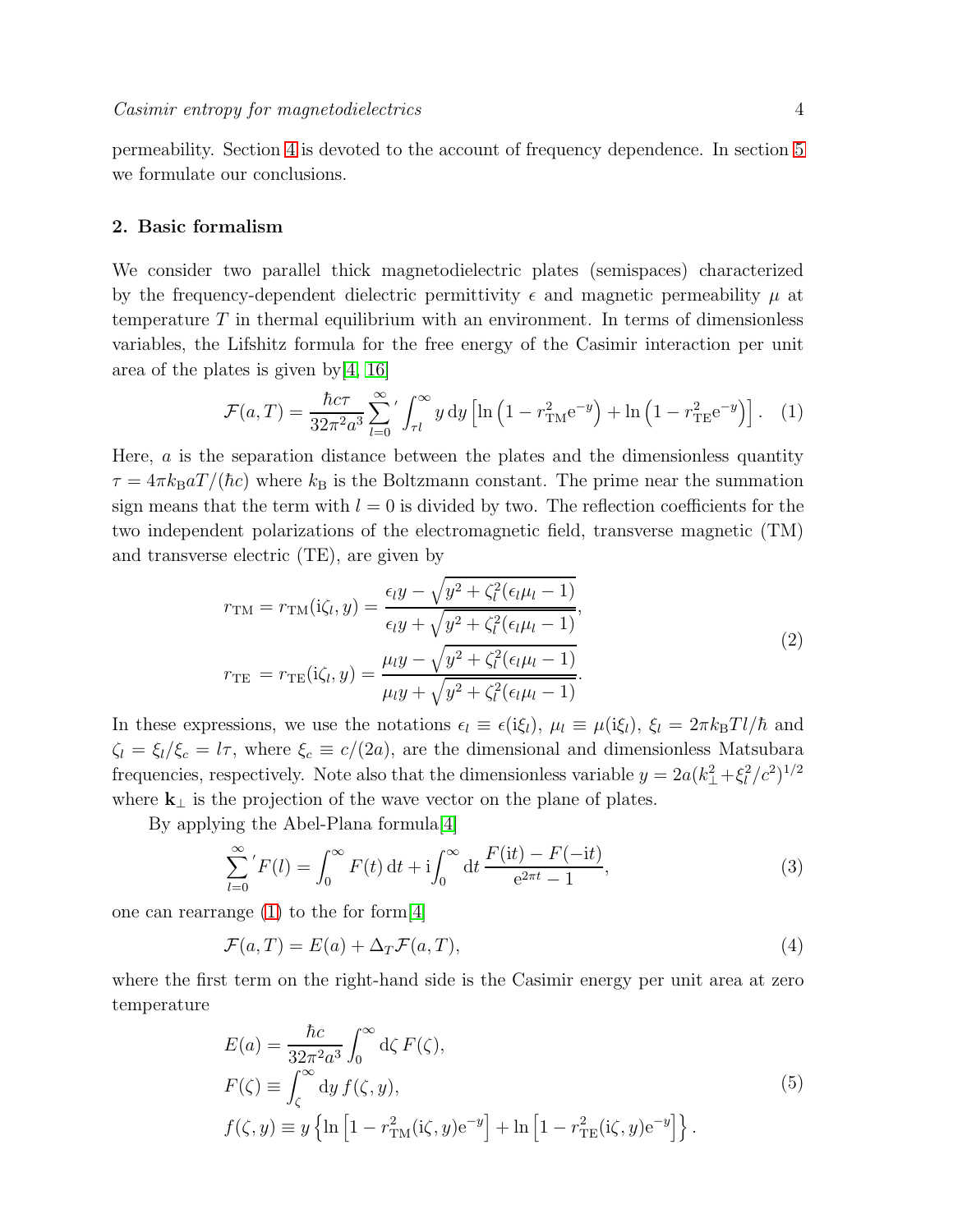The second term on the right-hand side of [\(4\)](#page-3-2) has the meaning of the thermal correction

<span id="page-4-1"></span>
$$
\Delta_T \mathcal{F}(a, T) = \frac{\mathrm{i} \hbar c \tau}{32\pi^2 a^3} \int_0^\infty \mathrm{d}t \, \frac{F(\mathrm{i} t \tau) - F(-\mathrm{i} t \tau)}{e^{2\pi t} - 1}.\tag{6}
$$

In a similar way, the Casimir pressure can be represented in the form

$$
P(a,T) = P_0(a) + \Delta_T P(a,T),\tag{7}
$$

where the Casimir pressure at  $T = 0$  is [\[4\]](#page-10-3)

<span id="page-4-5"></span>
$$
P_0(a) = -\frac{\hbar c}{32\pi^2 a^4} \int_0^\infty d\zeta \Phi(\zeta),
$$
  
\n
$$
\Phi(\zeta) \equiv \int_\zeta^\infty dy \, g(\zeta, y),
$$
  
\n
$$
g(\zeta, y) \equiv y^2 \left[ \frac{r_{\text{TM}}^2(\mathrm{i}\zeta, y)}{e^y - r_{\text{TM}}^2(\mathrm{i}\zeta, y)} + \frac{r_{\text{TE}}^2(\mathrm{i}\zeta, y)}{e^y - r_{\text{TE}}^2(\mathrm{i}\zeta, y)} \right],
$$
\n(8)

and the thermal correction to it is given by[\[4\]](#page-10-3)

<span id="page-4-2"></span>
$$
\Delta_T P(a,T) = -\frac{\mathrm{i}\hbar c\tau}{32\pi^2 a^4} \int_0^\infty dt \, \frac{\Phi(\mathrm{i}t\tau) - \Phi(-\mathrm{i}t\tau)}{e^{2\pi t} - 1}.\tag{9}
$$

# <span id="page-4-0"></span>3. Casimir free energy, entropy and pressure at low temperature for constant  $\epsilon$  and  $\mu$

In this section we describe the magnetodielectric plates by their static dielectric permittivity  $\epsilon_0 \equiv \epsilon(0)$  and magnetic permeability  $\mu_0 \equiv \mu(0)$ . In fact at sufficiently low T the Matsubara frequencies, giving the leading contribution to the thermal corrections [\(6\)](#page-4-1) and [\(9\)](#page-4-2) for insulating material with no free charge carriers, belong to the region where  $\epsilon$  is almost constant and equal to  $\epsilon_0$ . Because of this, the qualitative behavior of the Casimir free energy at low temperature for dielectric materials described by constant and frequency-dependent  $\epsilon$  is similar (only a power in the power-type law can be different[\[24,](#page-11-6) [26\]](#page-11-8)).

The account of dc conductivity in the dielectric permittivity and frequencydependence of the magnetic permeability are discussed in section [4.](#page-7-0)

#### 3.1. Thermal correction to the Casimir energy in the lowest order

Now we assume that  $\zeta \ll 1$  and expand the function  $f(\zeta, y)$  defined in [\(5\)](#page-3-3) in powers of this small parameter

<span id="page-4-3"></span>
$$
f(\zeta, y) = y \sum_{k=1,2} \left[ \ln \left( 1 - r_{0,k}^2 e^{-y} \right) + \frac{2\alpha_k \beta}{y \left( 1 + \alpha_k \right)^2} \frac{r_{0,k} e^{-y}}{1 - r_{0,k}^2 e^{-y}} \zeta^2 + O(\zeta^4) \right]. \tag{10}
$$

Here, the following notations are introduced:

$$
\alpha_1 = \epsilon_0, \qquad \alpha_2 = \mu_0, \qquad \beta = \epsilon_0 \mu_0 - 1, \qquad r_{0,k} = \frac{\alpha_k - 1}{\alpha_k + 1}.
$$
 (11)

Integrating equation [\(10\)](#page-4-3) in accordance to [\(5\)](#page-3-3), one obtains

<span id="page-4-4"></span>
$$
F(\zeta) = -\sum_{k=1,2} \left[ \text{Li}_3\left( r_{0,k}^2 \right) - \frac{\zeta^2}{2} \ln \left( 1 - r_{0,k}^2 \right) - \zeta^2 \sum_{n=1}^{\infty} r_{0,k}^{2n} \text{Ei} \left( -n\zeta \right) \right] + O(\zeta^3), (12)
$$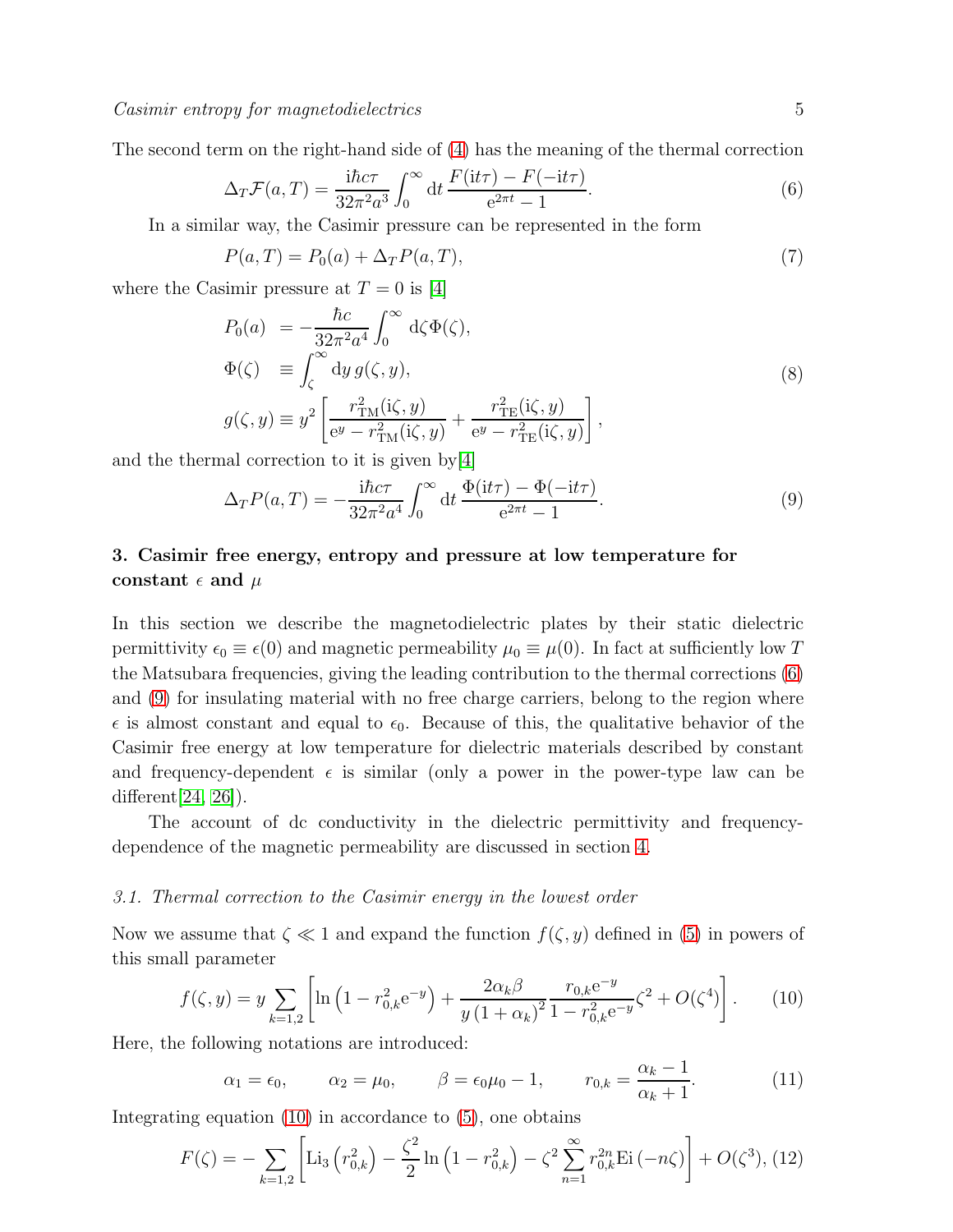where  $\text{Li}_n(z)$  is the polylogarithm function and  $\text{Ei}(z)$  is the exponential integral function.

Now we take into account the identity[\[44\]](#page-11-26)

$$
Ei(ix) - Ei(-ix) = -i\pi + O(x)
$$
\n(13)

and calculate the quantity  $F(it\tau) - F(-it\tau)$  using equation [\(12\)](#page-4-4), where we put  $\zeta =$  $t\tau \ll 1$ :

$$
F(\mathrm{i}\tau t) - F(-\mathrm{i}\tau t) = \mathrm{i}\pi \frac{\beta}{2} \sum_{k=1,2} r_{0,k} t^2 \tau^2 + O(\tau^3). \tag{14}
$$

Substituting this expression in  $(6)$  and performing the integration with respect to t, one finds

<span id="page-5-0"></span>
$$
\Delta_T \mathcal{F}(a,T) = -\frac{\hbar c}{32\pi^2 a^3} \left[ \frac{\zeta(3) \left(\epsilon_0 \mu_0 - 1\right)^2}{4\pi^2 \left(\epsilon_0 + 1\right) \left(\mu_0 + 1\right)} \tau^3 + O(\tau^4) \right],\tag{15}
$$

where  $\zeta(z)$  is the Riemann zeta function. This is the lowest order thermal correction to the Casimir energy for magnetodielectric plates with constant  $\epsilon$  and  $\mu$ . For  $\mu_0 = 1$  it coincides with the previously obtained result[\[25\]](#page-11-7).

From [\(15\)](#page-5-0) it is straightforward to get the analytic behavior of the Casimir entropy per unit area at low temperature

<span id="page-5-1"></span>
$$
S(a,T) = -\frac{\partial \Delta_T \mathcal{F}(a,T)}{\partial T} = \frac{3\zeta(3)k_B^3}{2\pi(\hbar c)^2} \frac{(\epsilon_0\mu_0 - 1)^2}{(\epsilon_0 + 1)(\mu_0 + 1)}T^2 + O(T^3).
$$
 (16)

Here, we returned to the dimensional temperature  $T$ . As can be seen from this expression, the Casimir entropy goes to zero when the temperature vanishes, i.e., the Nernst heat theorem is satisfied for the magnetodielectric plates.

Note that the right-hand side of [\(15\)](#page-5-0) does not depend on a because  $\tau \sim a$ . This does not allow to obtain from [\(15\)](#page-5-0) the asymptotic behavior of the thermal correction to the Casimir pressure at low temperature. It is also difficult to find the next, fourth order, term of the perturbation expression in [\(15\)](#page-5-0) because all powers of the expansion of  $f(\zeta, y)$  in equation [\(10\)](#page-4-3) contribute to its coefficient. In the next subsection the perturbation asymptotic expansion for the Casimir pressure is obtained in a direct way starting from equation [\(9\)](#page-4-2). This makes possible to find the next terms in the asymptotic expressions [\(15\)](#page-5-0) and [\(16\)](#page-5-1) for the thermal correction to the Casimir energy and for the Casimir entropy, respectively.

#### 3.2. Thermal correction to the Casimir pressure in the lowest order

We begin with the function  $g(\zeta, y)$  defined in [\(8\)](#page-4-5) and expand it in powers of a small parameter  $\zeta$ 

<span id="page-5-2"></span>
$$
g(\zeta, y) = \sum_{k=1,2} \left[ y^2 \frac{r_{0,k}^2}{e^y - r_{0,k}^2} - \frac{2\alpha_k \beta}{(1 + \alpha_k)^2} \frac{r_{0,k} e^{-y}}{\left(1 - r_{0,k}^2 e^{-y}\right)^2} \zeta^2 \right] + O(\zeta^4). \tag{17}
$$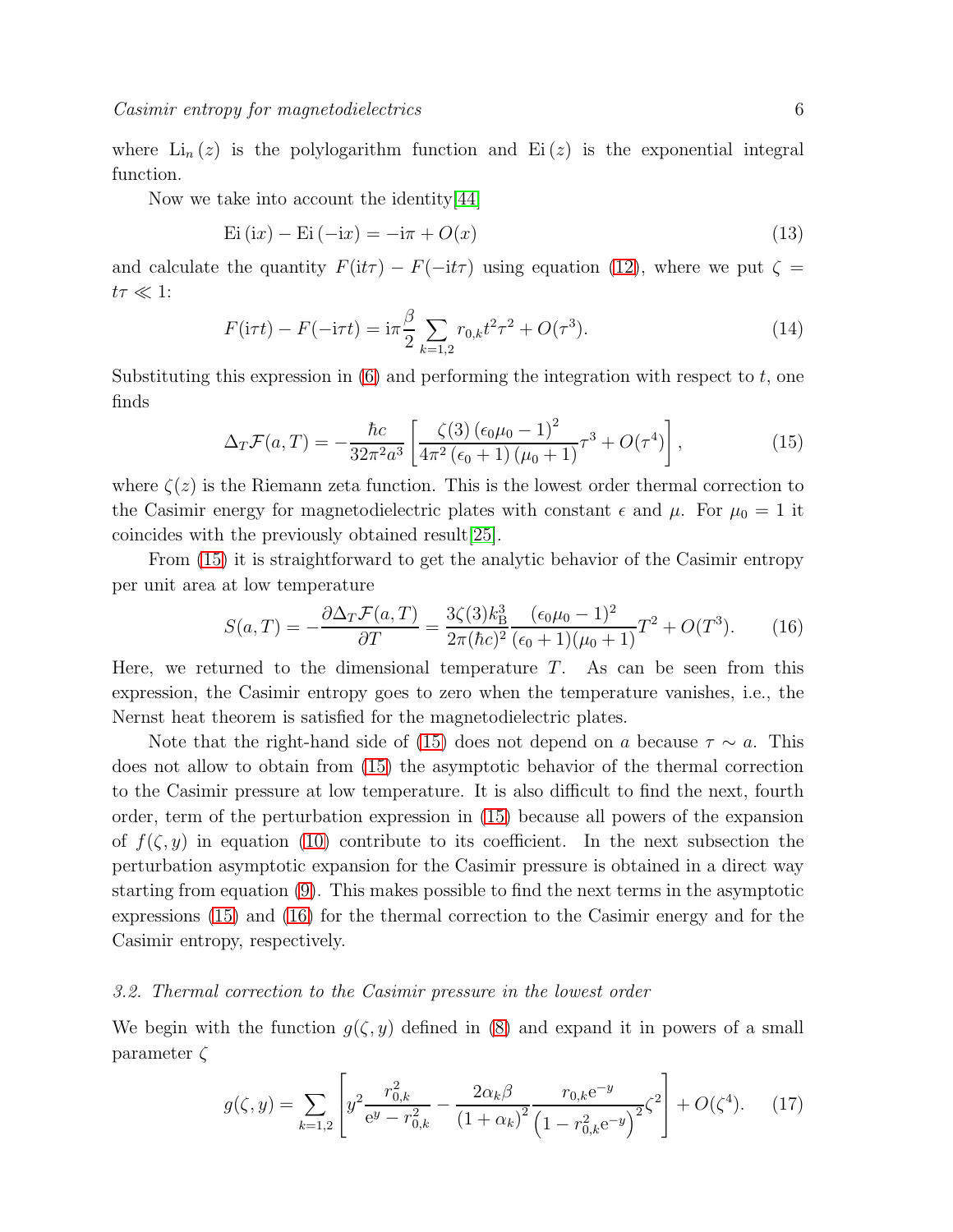Then we integrate [\(17\)](#page-5-2) in accordance with [\(8\)](#page-4-5) and obtain

$$
\Phi(\zeta) = \sum_{k=1,2} \left[ 2\text{Li}_3\left( r_{0,k}^2 \right) - \frac{\beta}{2} r_{0,k} \zeta^2 + \frac{\alpha_k (\beta - 1)\sqrt{\beta + 1} + 2}{6} \zeta^3 \right] + O(\zeta^4). \tag{18}
$$

Using this expression, the difference of functions  $\Phi$  entering equation [\(9\)](#page-4-2) takes the form

$$
\Phi(\mathbf{i}t\tau) - \Phi(-\mathbf{i}t\tau) = -\mathbf{i}t^3\tau^3 \frac{(\epsilon_0 + \mu_0)(\epsilon_0\mu_0 - 2)\sqrt{\epsilon_0\mu_0} + 2}{3} + O(\tau^4). \tag{19}
$$

Substituting this in  $(9)$  and integrating with respect to t, one finds

<span id="page-6-0"></span>
$$
\Delta_T P(a,T) = -\frac{\hbar c}{32\pi^2 a^4} \left[ \frac{(\epsilon_0 + \mu_0)(\epsilon_0 \mu_0 - 2)\sqrt{\epsilon_0 \mu_0} + 2}{720} \tau^4 + O(\tau^5) \right]. \tag{20}
$$

This result presents the low-temperature behavior of the thermal correction to the Casimir pressure for magnetodielectric plates. In the absence of magnetic properties  $(\mu_0 = 1)$  it coincides with the known result [\[25\]](#page-11-7).

Equation  $(20)$  allows to find the more exact than  $(15)$  and  $(16)$  asymptotic expansions for the thermal correction to the Casimir energy and Casimir entropy. For this purpose we use the relationship

<span id="page-6-2"></span>
$$
\Delta_T P(a,T) = -\frac{\partial \Delta_T \mathcal{F}(a,T)}{\partial a} \tag{21}
$$

and by integrating with respect to a find

<span id="page-6-1"></span>
$$
\Delta_T \mathcal{F}(a, T) = \frac{\hbar c}{32\pi^2 a^3} \frac{(\epsilon_0 + \mu_0)(\epsilon_0 \mu_0 - 2)\sqrt{\epsilon_0 \mu_0} + 2}{720} \tau^4 + \text{const} + O(\tau^6). \tag{22}
$$

An independent on a constant was already determined in [\(15\)](#page-5-0). Thus, combining [\(15\)](#page-5-0) and [\(22\)](#page-6-1), we obtain a more exact asymptotic expansion for the thermal correction to the Casimir energy of magnetodielectric plates

$$
\Delta_T \mathcal{F}(a, T) = -\frac{\hbar c}{32\pi^2 a^3} \left[ \frac{\zeta(3) (\epsilon_0 \mu_0 - 1)^2}{4\pi^2 (\epsilon_0 + 1) (\mu_0 + 1)} \tau^3 - \frac{(\epsilon_0 + \mu_0)(\epsilon_0 \mu_0 - 2) \sqrt{\epsilon_0 \mu_0} + 2}{720} \tau^4 + O(\tau^5) \right].
$$
\n(23)

The respective more exact expression for the Casimir entropy per unit area at low temperature is given by

<span id="page-6-3"></span>
$$
S(a,T) = \frac{k_{\rm B}^3 T^2}{(\hbar c)^2} \left\{ \frac{3\zeta(3)}{2\pi} \frac{(\epsilon_0 \mu_0 - 1)^2}{(\epsilon_0 + 1)(\mu_0 + 1)} - \frac{2\pi^2 k_{\rm B} a}{45\hbar c} \left[ (\epsilon_0 + \mu_0)(\epsilon_0 \mu_0 - 2) \sqrt{\epsilon_0 \mu_0} + 2 \right] T + O(T^2) \right\}.
$$
\n(24)

The second term in this asymptotic expression depends both on the temperature and on separation distance.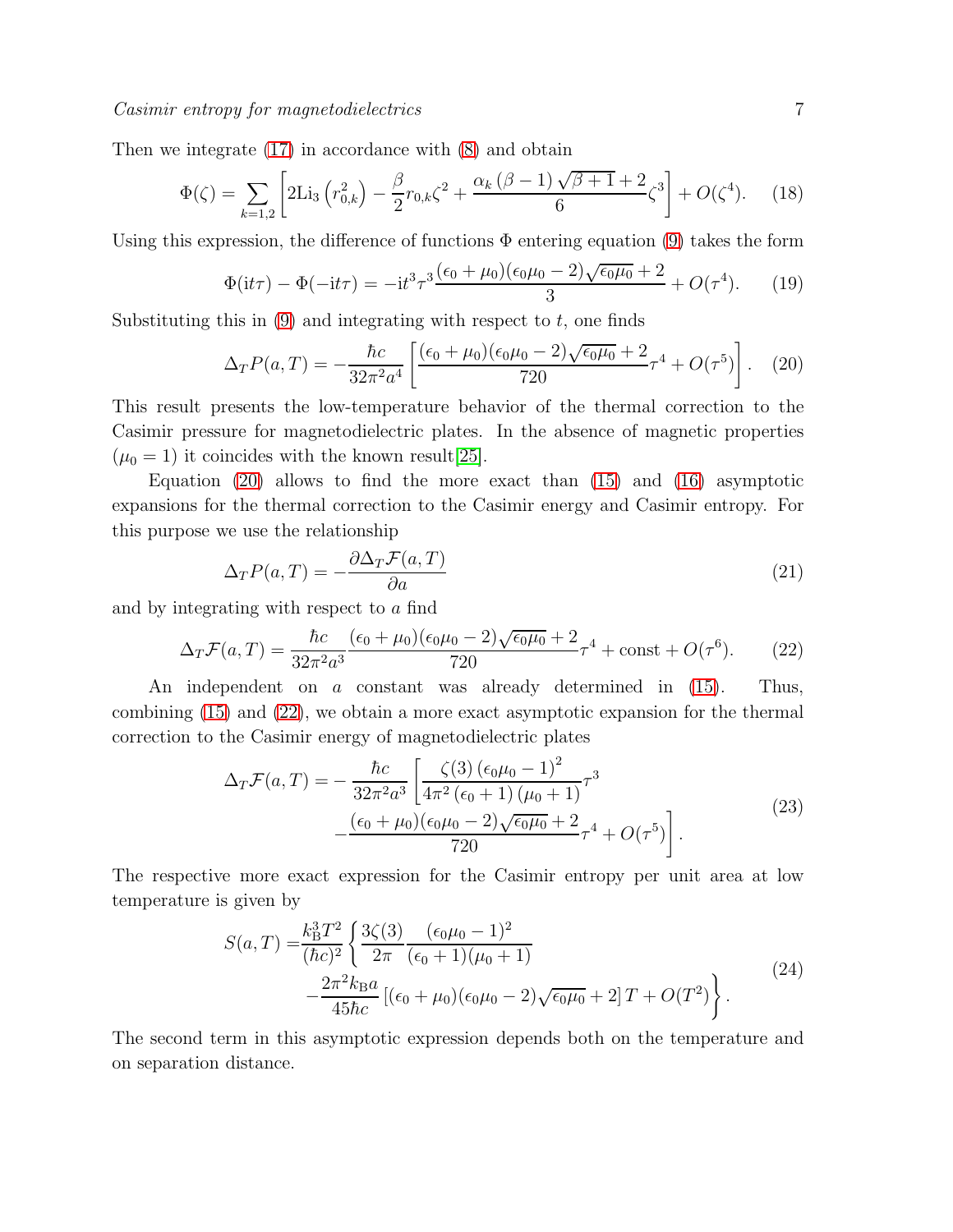#### <span id="page-7-0"></span>4. Account for frequency dependence

As was mentioned in the beginning of section [3,](#page-4-0) the frequency dependence of the dielectric permittivity of dielectric materials plays only a minor role in the behavior of the Casimir free energy and entropy at low temperature[\[24,](#page-11-6) [26\]](#page-11-8). In this section we investigate the impact of the frequency dependence of the magnetic permeability. Then we consider what happens when the magnetodielectric material contains some small fraction of free charge carriers which is the case for any real dielectric at nonzero temperature.

#### 4.1. Frequency-dependent magnetic permeability

The dependence of the magnetic permeability on the frequency along the imaginary frequency axis is described by the Debye formula[\[45\]](#page-11-27)

$$
\mu(i\xi) = 1 + \frac{\mu_0 - 1}{1 + \frac{\xi}{\omega_m}},\tag{25}
$$

where  $\omega_m$  is some characteristic frequency which is different for different magnetic materials. Using the dimensionless variables introduced in section [2,](#page-3-0) one has

<span id="page-7-1"></span>
$$
\mu(i\xi) = 1 + \frac{\mu_0 - 1}{1 + \kappa_m \zeta},\tag{26}
$$

where  $\kappa_m = c/(2a\omega_m)$ .

Now we expand in powers of  $\zeta$  the function  $f(\zeta, y)$  defined in [\(5\)](#page-3-3), where  $\epsilon(i\xi) = \epsilon_0$ remains constant but  $\mu(i\xi)$  is given by [\(26\)](#page-7-1). As a result, we again arrive to the asymptotic expansion [\(10\)](#page-4-3) with the following additional contribution to the right-hand side:

$$
\tilde{f}(\zeta, y) = 4 \frac{\kappa_m r_{0,2}^2}{\mu_0 + 1} \frac{y}{e^y - r_{0,2}^2} \zeta + \frac{4\kappa_m^2 r_{0,2}^2}{(\mu_0 + 1)^2} \frac{\left(r_{0,2}^2 - 3e^y\right) y}{\left(e^y - r_{0,2}^2\right)^2} \zeta^2 + O(\zeta^3). \tag{27}
$$

It is seen that now the asymptotic expansion of the function  $f(\zeta, y)$  contains the first order term in  $\zeta$ . In the case of constant magnetic permeability  $\kappa_m = 0$  and  $\tilde{f}(\zeta, y) = 0$ .

We substitute the sum  $f(\zeta, y) + \tilde{f}(\zeta, y)$  to the definition of the function  $F(\zeta)$  in [\(5\)](#page-3-3) in place of  $f(\zeta, y)$  and in the first perturbation order arrive at

<span id="page-7-2"></span>
$$
F(\zeta) = -\sum_{k=1,2} \text{Li}_3\left(r_{0,k}^2\right) + \frac{4\kappa_m}{\mu_0 + 1} \text{Li}_2\left(r_{0,2}^2\right)\zeta + O(\zeta^2). \tag{28}
$$

Note that the term of the order of  $\zeta^2$  in [\(28\)](#page-7-2) does not contribute to the difference  $F(it\tau) - F(-it\tau)$ . Then with the help of [\(28\)](#page-7-2) we obtain

$$
F(\mathrm{i}t\tau) - F(-\mathrm{i}t\tau) = 8\mathrm{i}\kappa_m \frac{\mathrm{Li}_2\left(r_{0,2}^2\right)}{\mu_0 + 1}t\tau + \mathrm{i}\pi \frac{\beta}{2} \sum_{k=1,2} r_{0,k}t^2\tau^2 + O(\tau^3). \tag{29}
$$

As a result, instead of [\(15\)](#page-5-0) in the lowest order in  $\tau$  one finds

<span id="page-7-3"></span>
$$
\Delta_T \mathcal{F}(a, T) = -\frac{\hbar c}{32\pi^2 a^3} \left[ \frac{\kappa_m \text{Li}_2(r_{0,2}^2)}{3(\mu_0 + 1)} \tau^2 + O\left(\tau^3\right) \right]. \tag{30}
$$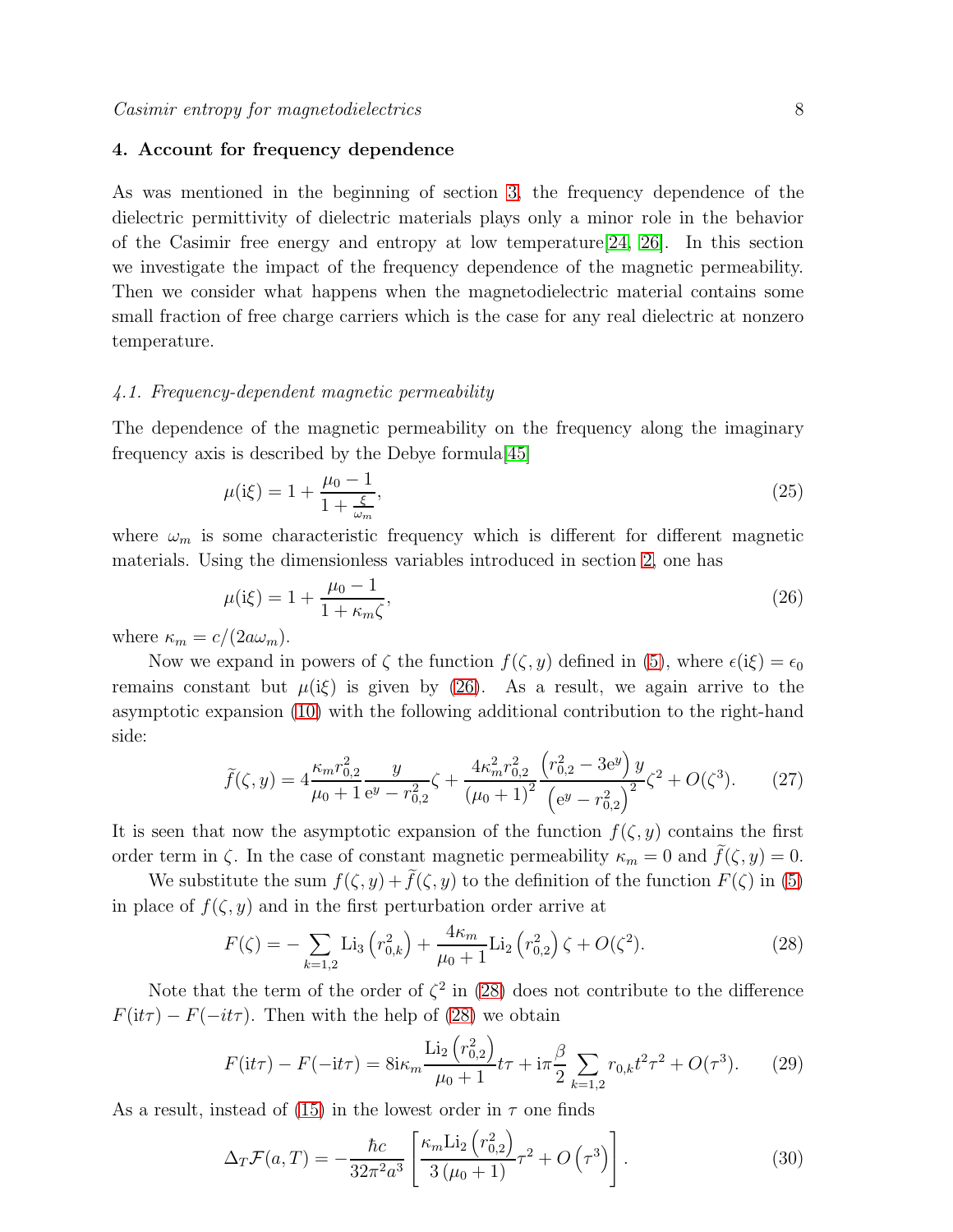It is seen that now the perturbation expansion starts from the second-order term and, thus, the thermal correction [\(30\)](#page-7-3) depends on separation distance. This gives the possibility to obtain the dominant term of the thermal correction to the Casimir pressure directly from [\(30\)](#page-7-3) using equation [\(21\)](#page-6-2)

$$
\Delta_T P(a,T) = -\frac{\hbar c^2}{96\pi^2 a^5} \left[ \frac{\text{Li}_2(r_{0,2}^2)}{\omega_m \left(\mu_0 + 1\right)} \tau^2 + O\left(\tau^3\right) \right]. \tag{31}
$$

The Casimir entropy per unit area is found from [\(30\)](#page-7-3) using equation [\(16\)](#page-5-1). Returning to the dimensional temperature, one has in the dominant order

<span id="page-8-2"></span>
$$
S(a,T) = \frac{k_{\rm B}^2 \text{Li}_2(r_{0,2}^2)}{6\hbar\omega_m(\mu_0+1) a^2} T + O\left(T^2\right). \tag{32}
$$

This goes to zero when the temperature vanishes, i.e., the Nernst heat theorem is satisfied. If to compare with  $(24)$ , it is seen that now the leading order in T is the first instead of the second. The reason is the account of the frequency dependence of the magnetic permeability. Thus, an account of the frequency dependence of  $\mu$  results in the change of power in the power-type law like this holds for  $\epsilon$ [\[24,](#page-11-6) [26\]](#page-11-8).

# 4.2. Influence of dc conductivity

It is common knowledge that all dielectric materials at any nonzero temperature contain some small concentration of free charge carriers. As a result, the dielectric permittivity  $\epsilon_l$  calculated at the imaginary Matsubara frequencies should be replaced with

<span id="page-8-0"></span>
$$
\tilde{\epsilon}_l = \epsilon_l + \frac{4\pi\sigma_0(T)}{\xi_l} \equiv \epsilon_l + \frac{\beta(T)}{l},\tag{33}
$$

where  $\sigma_0(T)$  is the static (dc) conductivity of the dielectric and  $\beta = 2\hbar\sigma_0/(k_BT)$ . In previous sections we have neglected by the effect of dc conductivity in magnetodielectric materials and considered only  $\epsilon_l$  with a finite value of  $\epsilon_0$ . It is justified by the fact that for all  $l \geq 1$  it holds

$$
\epsilon_l \gg \frac{4\pi\sigma_0(T)}{\xi_l}.\tag{34}
$$

For example, for quartz glass (SiO<sub>2</sub>) at  $T = 300$ K one has  $\beta \sim 10^{-12}$ .

Furthermore,  $\sigma_0(T) \sim \exp(-b/T)$ , where b is some constant different for different materials, and, thus,  $\sigma_0(T) \rightarrow 0$  when  $T \rightarrow 0$ [\[46\]](#page-11-28). For  $l = 0$ , however,  $\tilde{\epsilon}_0$ diverges. Because of this, the impact of dc conductivity on the Casimir free energy of magnetodielectrics is determined by the zero-frequency turn of the Lifshitz formula [\(1\)](#page-3-1).

To find this impact, we notate as  $\widetilde{\mathcal{F}}(a,T)$  the Casimir free energy per unit area [\(1\)](#page-3-1) calculated using the dielectric permittivity  $\tilde{\epsilon}_l$  and magnetic permeability  $\mu_l$ . From equation [\(1\)](#page-3-1) it is evident that

<span id="page-8-1"></span>
$$
\widetilde{\mathcal{F}}(a,T) = \widetilde{\mathcal{F}}_{l=0}(a,T) + \widetilde{\mathcal{F}}_{l\geq 1}(a,T),
$$
\n
$$
\mathcal{F}(a,T) = \mathcal{F}_{l=0}(a,T) + \mathcal{F}_{l\geq 1}(a,T),
$$
\n(35)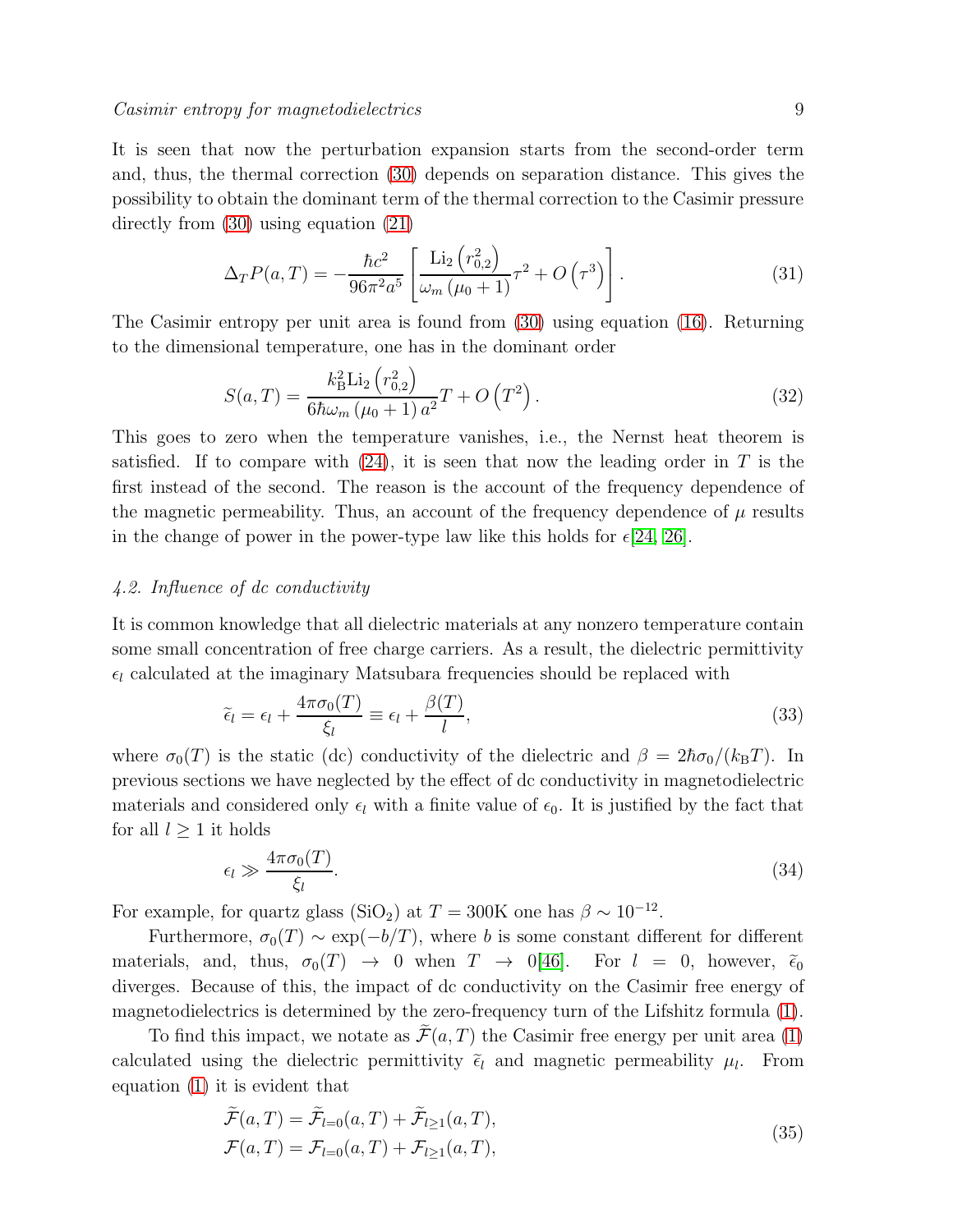where we have separated the contributions of the zero Matsubara frequency in the free energies calculated using  $\tilde{\epsilon}_l$  and  $\epsilon_l$ . It can be shown[\[24\]](#page-11-6) that

<span id="page-9-1"></span>
$$
\widetilde{\mathcal{F}}_{l\geq 1}(a,T) - \mathcal{F}_{l\geq 1}(a,T) \equiv Q(a,T) \sim e^{-b/T}
$$
\n(36)

independently of the value of magnetic permeability  $\mu$ . Calculating the zero-frequency contributions to  $(1)$  with account of  $(2)$  and  $(33)$ , we obtain

<span id="page-9-2"></span>
$$
\mathcal{F}_{l=0}(a,T) = -\frac{k_{\rm B}T}{16\pi a^2} \left[ \text{Li}_3\left(r_{0,1}^2\right) + \text{Li}_3\left(r_{0,2}^2\right) \right],
$$
\n
$$
\widetilde{\mathcal{F}}_{l=0}(a,T) = -\frac{k_{\rm B}T}{16\pi a^2} \left[ \zeta(3) + \text{Li}_3\left(r_{0,2}^2\right) \right].
$$
\n(37)

Subtracting the two equations in [\(35\)](#page-8-1) and using [\(36\)](#page-9-1) and [\(37\)](#page-9-2), one finds

<span id="page-9-3"></span>
$$
\widetilde{\mathcal{F}}(a,T) = \mathcal{F}(a,T) - \frac{k_{\rm B}T}{16\pi a^2} \left[ \zeta(3) - \text{Li}_3\left(r_{0,1}^2\right) \right] + Q(a,T). \tag{38}
$$

Note that contributions of the magnetic permeability in the zero frequency terms [\(37\)](#page-9-2) have been canceled.

Differentiating the Casimir free energy  $(38)$  with respect to T and taking the negative sign, we arrive to the Casimir entropy per unit area with account of the effect of dc conductivity

$$
\widetilde{S}(a,T) = S(a,T) + \frac{k_{\rm B}}{16\pi a^2} \left[ \zeta(3) - \text{Li}_3\left(r_{0,1}^2\right) \right] - \frac{\partial Q(a,T)}{\partial T},\tag{39}
$$

where  $S(a,T)$  is defind in [\(32\)](#page-8-2). Taking into consideration that

$$
S(a,T) \to 0, \frac{\partial Q(a,T)}{\partial T} \to 0 \quad \text{when } T \to 0,
$$
\n(40)

one obtains at  $T = 0$ 

<span id="page-9-4"></span>
$$
\widetilde{S}(a,0) = \frac{k_{\rm B}}{16\pi a^2} \left[ \zeta(3) - \text{Li}_3\left(r_{0,1}^2\right) \right] > 0. \tag{41}
$$

This means the violation of the Nernst heat theorem because the right-hand side of [\(41\)](#page-9-4) depends on the parameters of a system under consideration (the separation distance between the plates and their dielectric permittivity). Thus, if the dc conductivity of magnetodielectric materials is taken into consideration, the Lifshitz theory violates the third law of thermodynamics in the same way as for ordinary dielectrics which do not possess magnetic properties[\[4,](#page-10-3) [7,](#page-10-6) [24,](#page-11-6) [25,](#page-11-7) [26\]](#page-11-8).

# <span id="page-9-0"></span>5. Conclusions and discussion

In this paper, we have investigated the low-temperature behavior of the Casimir entropy for two parallel plates made of magnetodielectric materials. For this purpose, the Casimir free energy at low temperature was found analytically for both constant and frequency-dependent dielectric permittivity and magnetic permeability in the form of perturbation expansions. The effect of dc conductivity was also taken into account. It was shown that for magnetodielectric materials characterized by the finite static dielectric permittivity and magnetic permeability the Casimir entropy goes to zero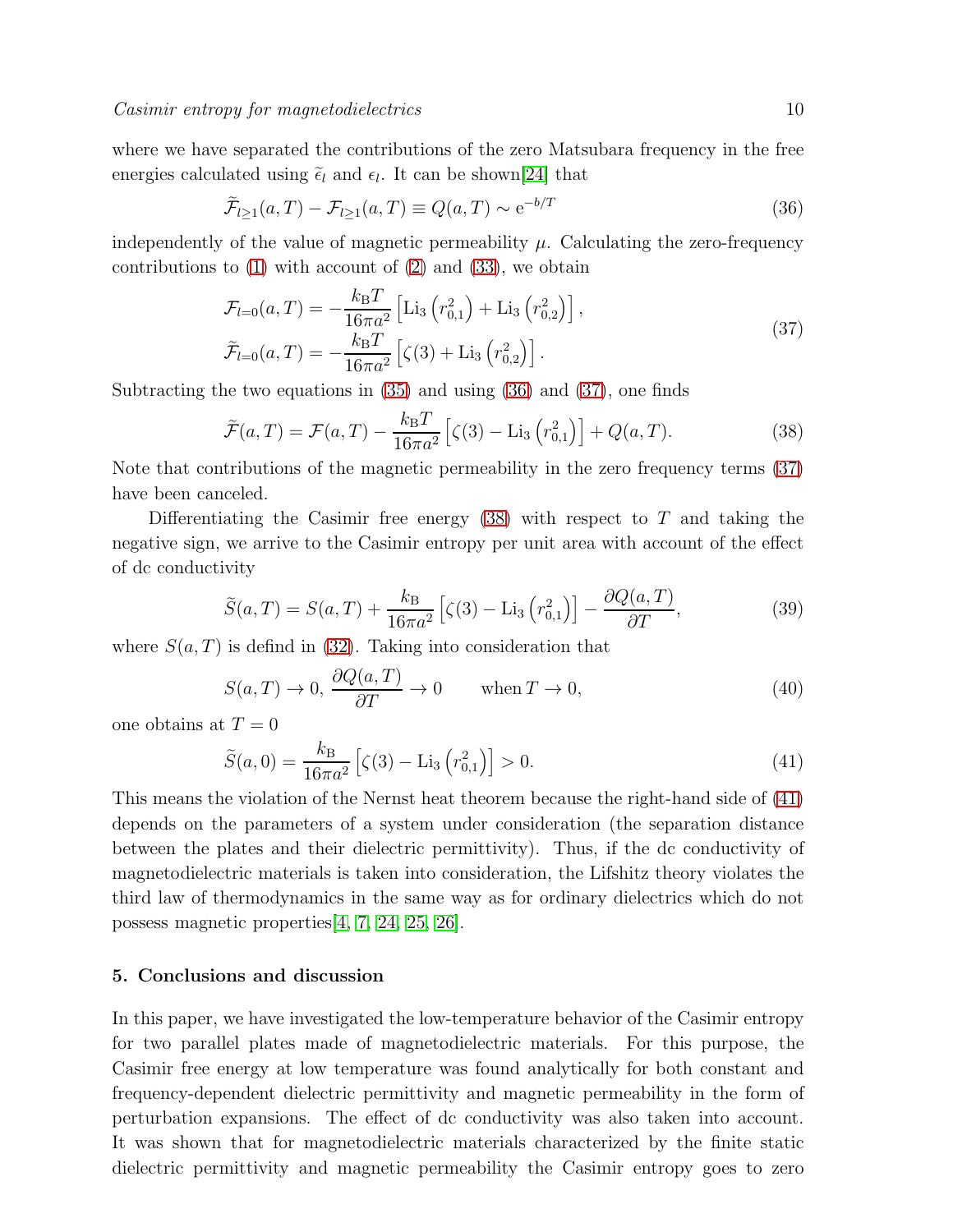when the temperature vanishes, i.e., the third law of thermodynamics (the Nernst heat theorem) is satisfied. By contrast, if the dc conductivity is taken into account, in the limiting case of zero temperature the Casimir entropy goes to the positive constant depending on the parameters of a system, i.e., the Nernst heat theorem is violated. This is the same effect, as was discovered previously for dielectrics which do not possess magnetic properties  $[4, 7, 24, 25, 26]$  $[4, 7, 24, 25, 26]$  $[4, 7, 24, 25, 26]$  $[4, 7, 24, 25, 26]$  $[4, 7, 24, 25, 26]$ . In so doing, the value of the entropy at zero temperature does not depend on the magnetic permeability of the plates.

As is mentioned in section [1,](#page-1-0) the measurement data of several experiments using dielectric plates are consistent with theoretical predictions of the Lifshitz theory only if the contribution of dc conductivity is omitted in computations. This means that experimentally consistent is the theoretical approach, which is also in agreement with thermodynamics. This would be not surprising if the dc conductivity of dielectrics at room temperature were not an observable physical effect contributing in many experiments with an exception of the Casimir effect. To conclude we can say that the violation of the Nernst heat theorem for magnetodielectric materials in the Lifshitz theory is a challenging problem which awaits for its resolution.

#### Acknowledgments

The authors are grateful to V. M. Mostepanenko for helpful discussions.

# <span id="page-10-0"></span>References

- <span id="page-10-1"></span>[1] Casimir H B G 1948 Proc. K. Ned. Akad. Wet. B 51 753
- <span id="page-10-2"></span>[2] Krech M 1994 The Casimir Effect in Critical Systems (Singapore: World Scientific)
- <span id="page-10-3"></span>[3] Milton K A 2001 The Casimir Effect: Physical Manifestations of Zero-Point Energy (Singapore: World Scientific)
- <span id="page-10-4"></span>[4] Bordag M, Klimchitskaya G L, Mohideen U and Mostepanenko V M 2009 Advances in the Casimir Effect (Oxford: Oxford University Press)
- <span id="page-10-5"></span>[5] Buks E and Roukes M L 2001 Phys. Rev. B 63 033402
- <span id="page-10-6"></span>[6] Chan H B, Aksyuk V A, Kleiman R N, Bishop D J and Capasso F 2001 Science 291 1941
- <span id="page-10-7"></span>[7] Klimchitskaya G L, Mohideen U and Mostepanenko V M 2009 Rev. Mod. Phys. 81 1827
- <span id="page-10-8"></span>[8] Rodriguez A W, Capasso F and Johnson S G 2011 Nature Photon. 5 211
- <span id="page-10-9"></span>[9] Klimchitskaya G L, Mohideen U and Mostepanenko V M 2011 Int. J. Mod. Phys. B 25 171
- <span id="page-10-10"></span>[10] Chiu H-C, Klimchitskaya G L, Marachevsky V N, Mostepanenko V M and Mohideen U 2009 Phys. Rev. B 80 121402
- <span id="page-10-11"></span>[11] Chang C-C, Banishev A A, Klimchitskaya G L, Mostepanenko V M and Mohideen U 2011 Phys. Rev. Lett. 107 090403
- [12] Chang C-C, Banishev A A, Castillo-Garza R, Klimchitskaya G L, Mostepanenko V M and Mohideen U 2012 Phys. Rev. B 85 165443
- <span id="page-10-13"></span><span id="page-10-12"></span>[13] Laurent J, Sellier H, Mosset A, Huant S and Chevrier J 2012 Phys. Rev. B 85 035426
- <span id="page-10-14"></span>[14] Castillo-Garza R, Xu J, Klimchitskaya G L, Mostepanenko V M and Mohideen U 2013 Phys. Rev. B 88 075402
- [15] Intravaia F, Koev S, Jung I W, Talin A A, Davids P S, Decca R S, Aksyuk V A, Dalvit D A R and López D 2013 Nature Comm. 4 2515
- <span id="page-10-16"></span><span id="page-10-15"></span>[16] Lifshitz E M and Pitaevskii L P 1984 Statistical Physics, Pt II (Oxford: Pergamon)
- [17] Sushkov A O, Kim W J, Dalvit D A R and Lamoreaux S K 2011 Nature Phys. 7 230